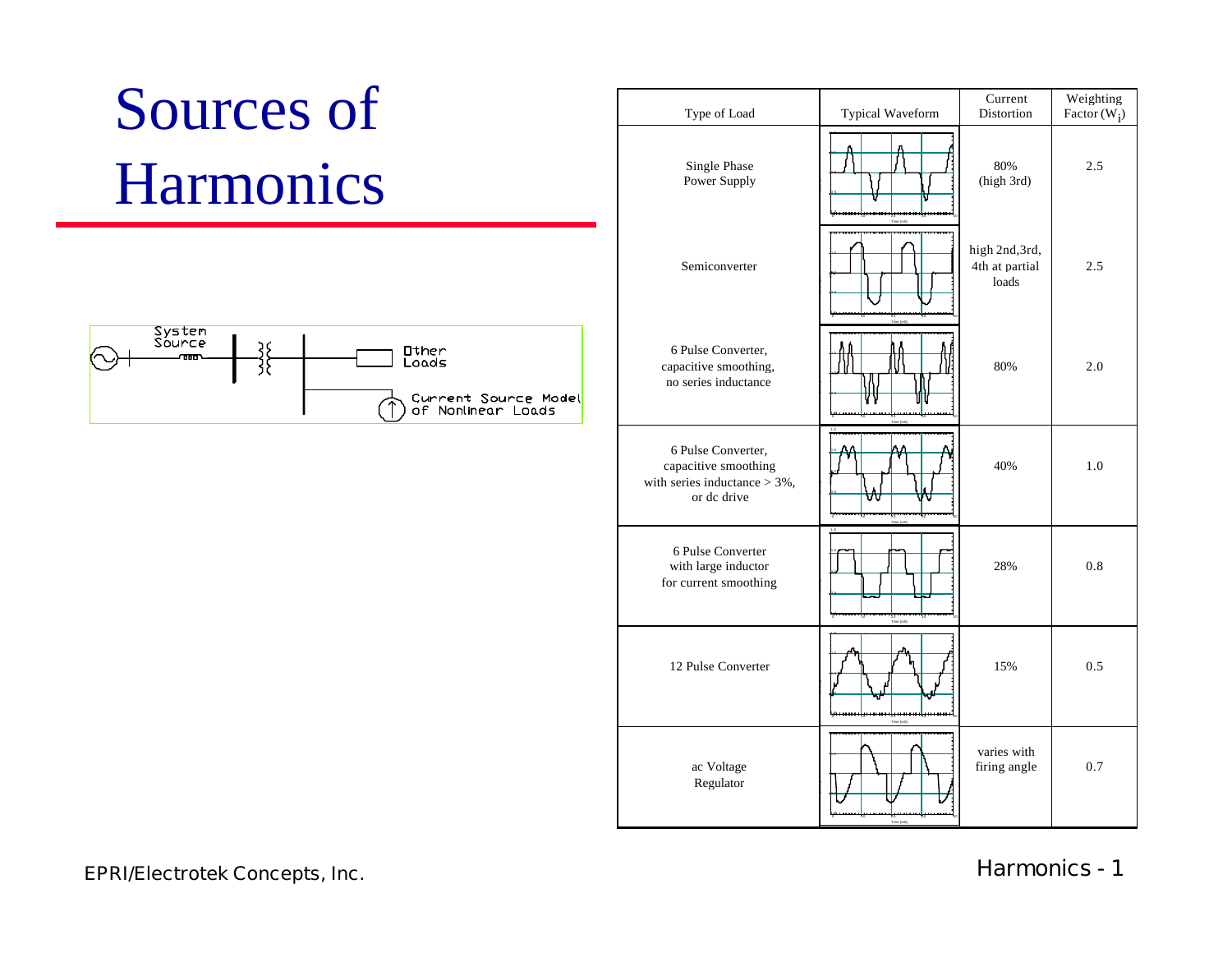### Example 1 - dc drive

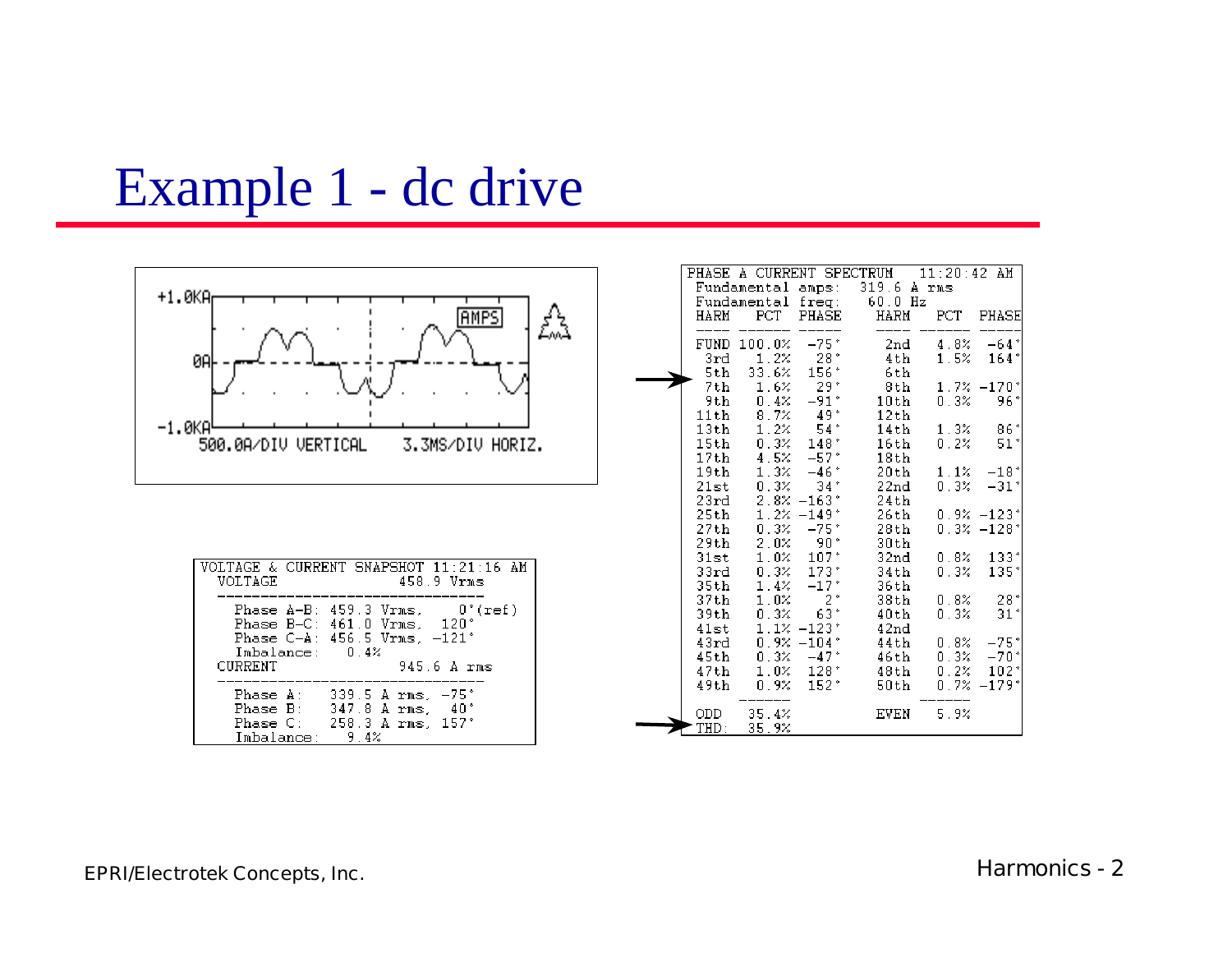### Example 2 - PWM drive, no choke

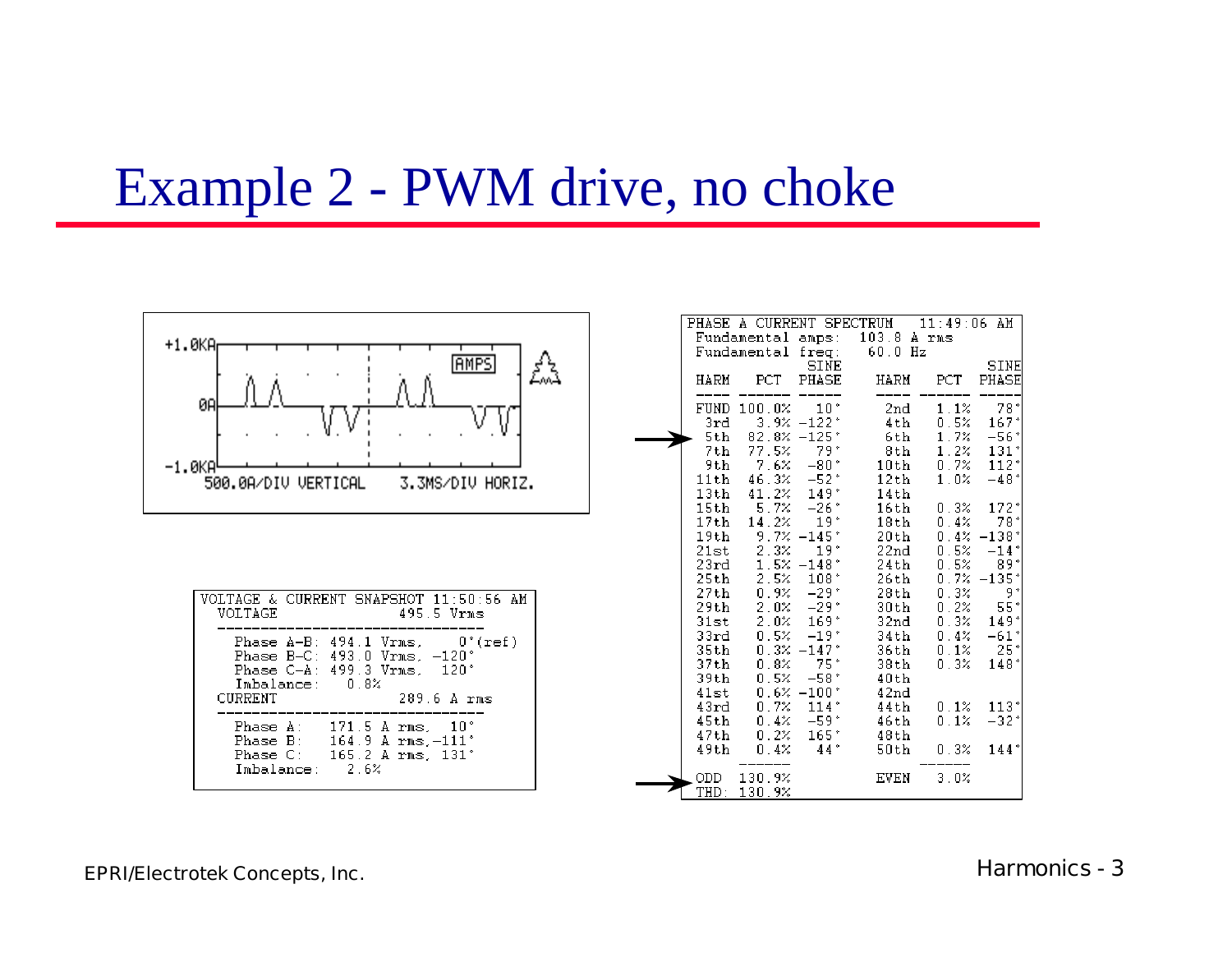### Example 3 - PWM drive with choke2



| HARMONICS SNAPSHOT                                                           | $2:22:55$ PM     |  |  |
|------------------------------------------------------------------------------|------------------|--|--|
| Fundamental freg:                                                            | 60.O Hz          |  |  |
| VOLTAGE THD                                                                  | $3.3%$ THD avg   |  |  |
| Phase A-Nm Volt:                                                             | $3.2%$ THD       |  |  |
| Phase B-Nm Volt:                                                             | 3.3% THD         |  |  |
| $Phase C-Nm Vol t:$                                                          | 3.4% THD         |  |  |
| CURRENT THD                                                                  | $47.6\%$ THD avg |  |  |
| Phase A Current:<br>Phase B Current: 45.1% THD<br>Phase C Current: 48.0% THD | 49.8% THD        |  |  |

|              |                                   |                             | PHASE B CURRENT SPECTRUM 2:23:40 PM<br>Fundamental amps: 61.2 A rms |                              |                            |
|--------------|-----------------------------------|-----------------------------|---------------------------------------------------------------------|------------------------------|----------------------------|
|              | Fundamental freq:                 | SINE                        | $60.0$ Hz                                                           |                              | SINE                       |
| HARM         | $_{\rm PCT}$                      | PHASE                       | HARM                                                                | PCT                          | PHASE                      |
|              | FUND 100.0% -128°                 |                             | 2nd                                                                 |                              | $1.0\%$ 145°               |
| 3rd          | $3.9\% -149^*$<br>5th 39.7% -122° |                             | $4\,\mathrm{th}$<br>6th                                             |                              | $0.4% -57*$<br>$0.8% 175*$ |
|              | 7th 18.9%                         | 122°                        | 8th                                                                 | $0.2\%$                      | 10 <sup>°</sup>            |
| 9th          | $0.8\%$                           | $47*$                       | $10th$ 0.2%                                                         |                              | 159*                       |
|              | 11th $6.8%$ 67°                   |                             | $12th$ 0.4% -27°                                                    |                              |                            |
| 13th         |                                   | $3.8% -118$ <sup>*</sup>    | 14th                                                                |                              | 0.3% 111'                  |
| 15th         | $0.4\% -140^*$                    |                             | 16th                                                                | 0.4%                         | $6*$                       |
|              | $17th$ 3.2% $-144$ °              |                             | 18th                                                                | 0.4%                         | 109*                       |
| 19th -       |                                   | $2.3%$ 10°                  | 20th -                                                              | $0.3%$ 2 <sup>*</sup>        |                            |
| 21st         | $0.3\% - 29^*$                    |                             | 22nd                                                                | $0.2% 141*$                  |                            |
| 23rd         | 1.8%                              | 11 <sup>°</sup>             | 24th                                                                |                              | $0.2% -79*$                |
| 25th         |                                   | $1.7\% - 145$               | 26th                                                                | $0.2%$ 124°                  |                            |
|              | 27th 0.2% -165°                   |                             | 28th 0.1% -81°                                                      |                              |                            |
| 29th -       |                                   | $1.1\%$ 160°<br>$1.3% -74*$ | 30th 0.1% 68°                                                       |                              |                            |
| 31st<br>33rd |                                   | $0.2% -32*$                 | 32nd<br>34th                                                        | $0.1% -112'$<br>$0.1% - 81*$ |                            |
| 35th         |                                   | $0.7\% -49^*$               | 36th                                                                |                              | $0.1\% -114$               |
| 37th         |                                   | $1.0% 67*$                  | 38th                                                                |                              |                            |
| 39th         | $0.2\%$                           | 153°                        | 40th                                                                |                              |                            |
| 41st         |                                   | $0.5% - 96*$                | 42nd                                                                |                              | $0.1\% -1$ <sup>*</sup>    |
| 43rd         |                                   | $0.8\% -147$ *              | 44th                                                                | $0.1\%$                      | 134*                       |
| 45th -       |                                   | $0.2% -59*$                 | 46th                                                                |                              |                            |
| 47th         |                                   | $0.4\% -112\degree$         | 48th                                                                |                              |                            |
| 49th         | 0.7%                              | - 5*                        | 50th                                                                |                              |                            |
| ODD<br>THD:  | 45.1%<br>45.1%                    |                             | EVEN                                                                | 1.6%                         |                            |

#### **EPRI/Electrotek Concepts, Inc. Harmonics - 4**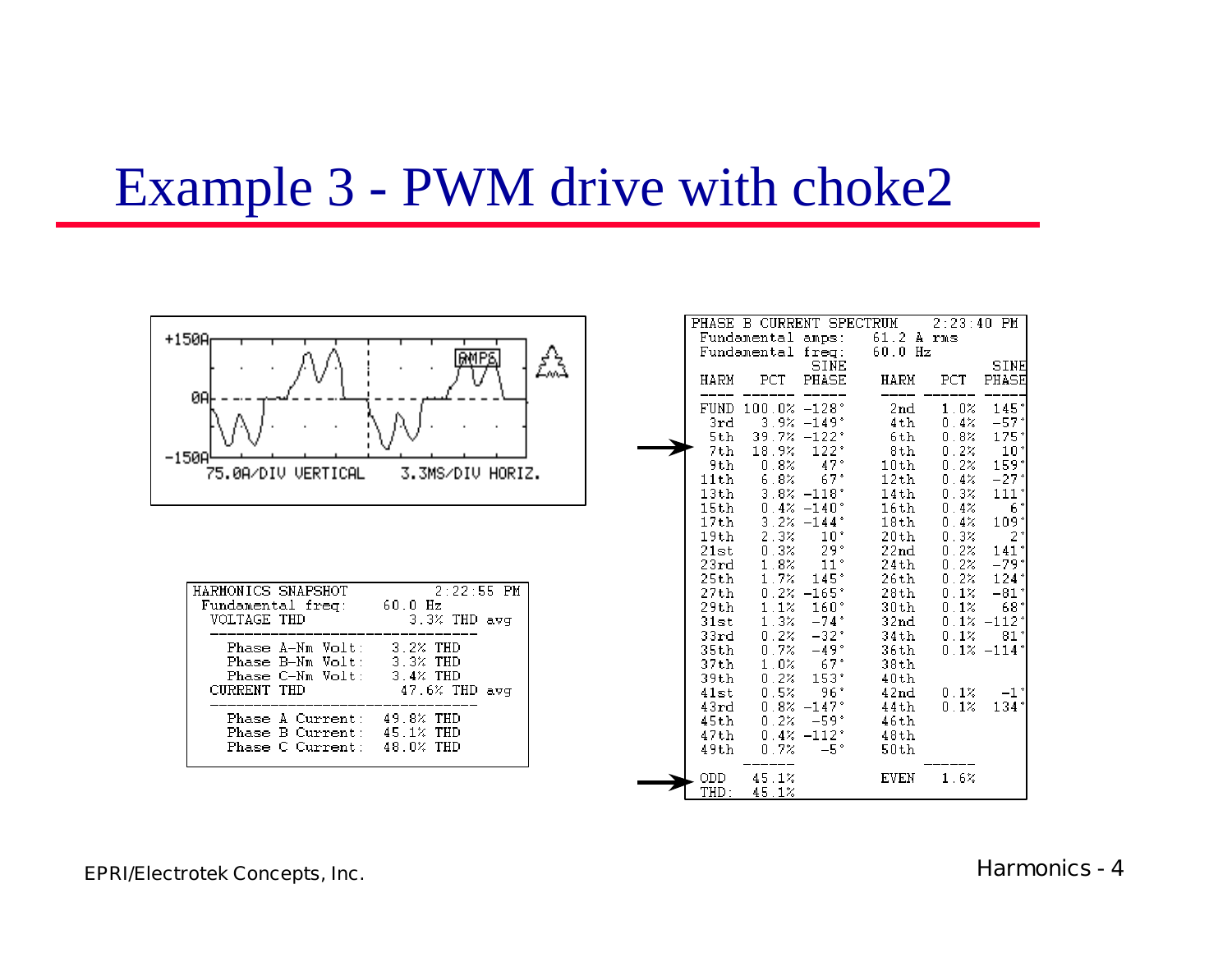## Example 4 - Switched mode power supply currents



#### See notes for spectrum

**EPRI/Electrotek Concepts, Inc. Harmonics - 5**